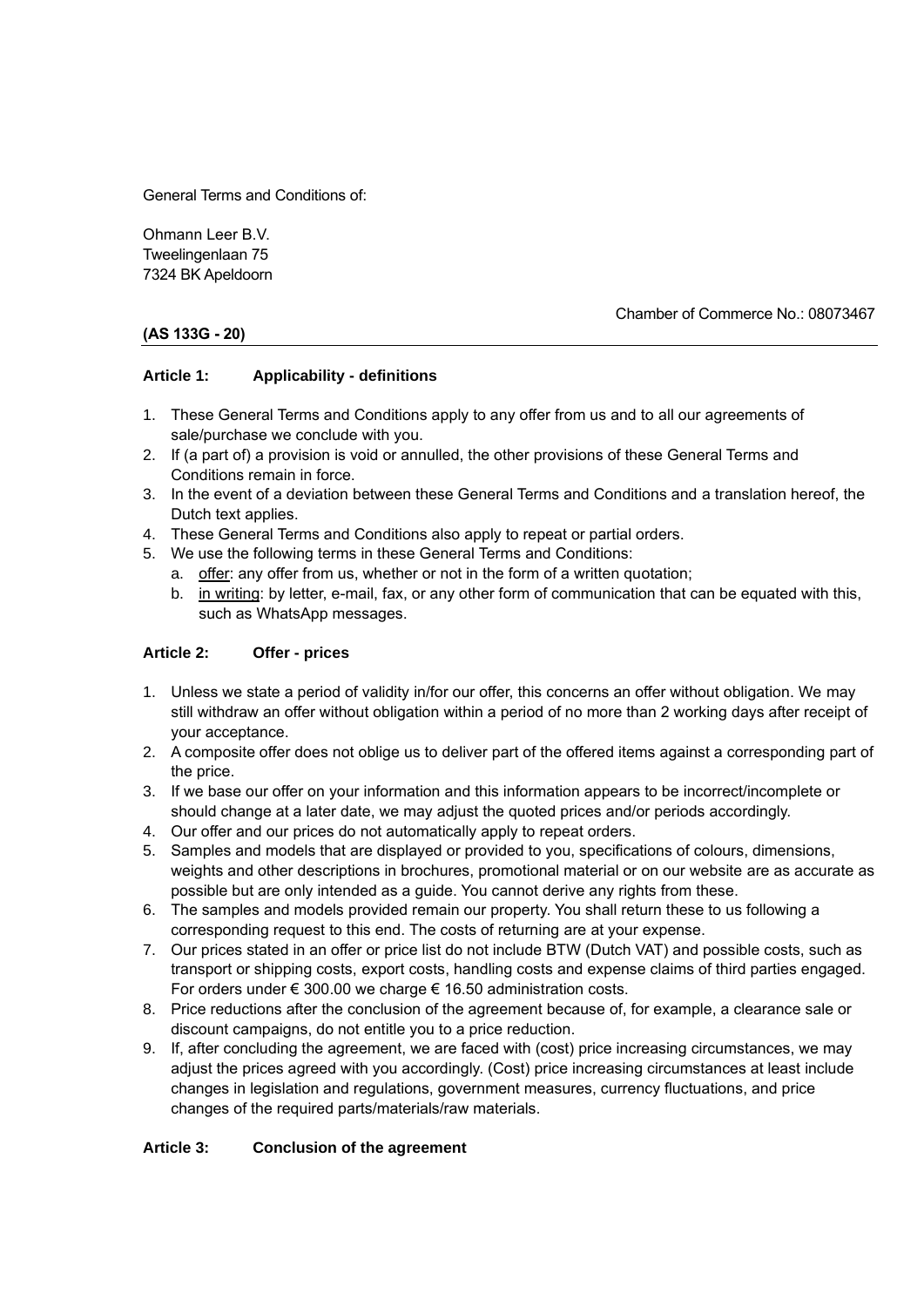- 1. The agreement shall be concluded after you have accepted our offer. If your acceptance deviates from the offer, the agreement shall only be concluded after we have accepted the deviations in writing.
- 2. We are only bound by:
	- a. an order without prior offer thereto;
	- b. oral arrangements;
	- c. additions to or changes of the General Terms and Conditions or the agreement;

after we have confirmed this to you in writing, or as soon as we - without your objection - have started the execution of the order or arrangements.

## **Article 4: Engaging third parties**

We may have deliveries carried out by third parties.

# **Article 5: Obligations - information**

- 1. You will ensure that you provide us with all information required for the execution of the agreement on time. You guarantee that this information is correct and complete and indemnify us against claims by third parties arising from the inaccuracy/incompleteness of this information.
- 2. We shall keep secret all information we receive from or about you during the conclusion/execution of the agreement. We only provide this information to third parties insofar as this is necessary for the execution of the agreement.
- 3. We process information covered by the GDPR (General Data Protection Regulation) in accordance with the GDPR and report any infringements on the security of the information also in accordance with the GDPR.
- 4. You may only resell the items delivered to you in the original packaging provided by us or our supplier. You may not make any changes to the original packaging and you must prevent damage.
- 5. Do you fail to meet the aforementioned obligations (on time) or your other obligations under the agreement/these General Terms and Conditions? In this case, we may suspend the execution of the agreement until you have fulfilled your obligations. The costs and other consequences (for example damage) arising from this shall be at your expense and risk.
- 6. If you do not fulfil your obligations and we do not require immediate compliance, this does not affect our right to request compliance from you at a later time.

# **Article 6: Delivery - periods**

- 1. We make every effort to execute the deliveries on time, but agreed periods are never deadlines. Do we fail to fulfil our obligations (on time)? In this case, you must grant us a reasonable period for compliance in a written notice of default.
- 2. A period starts after we have received all information from you required for the delivery and the possibly agreed (advance) payment. In case of delays the period will be extended proportionally.
- 3. We may deliver in parts and invoice each partial delivery separately.
- 4. The risk of items to be delivered transfers to you as soon as the items leave our premises/site or when we inform you that you can collect the items.
- 5. We always deliver export orders ex-works. Delivery then takes place by making the goods available to you for collection. The transport and export costs are for your account.
- 6. In all other cases, dispatch or transport of the items is at your expense and risk. We are not liable for damage related to the dispatch/the transport.
- 7. We may store the items at your expense and risk if we are unable to deliver the items to you in the agreed manner or if you do not collect the items and the cause of this lies in your risk area. We will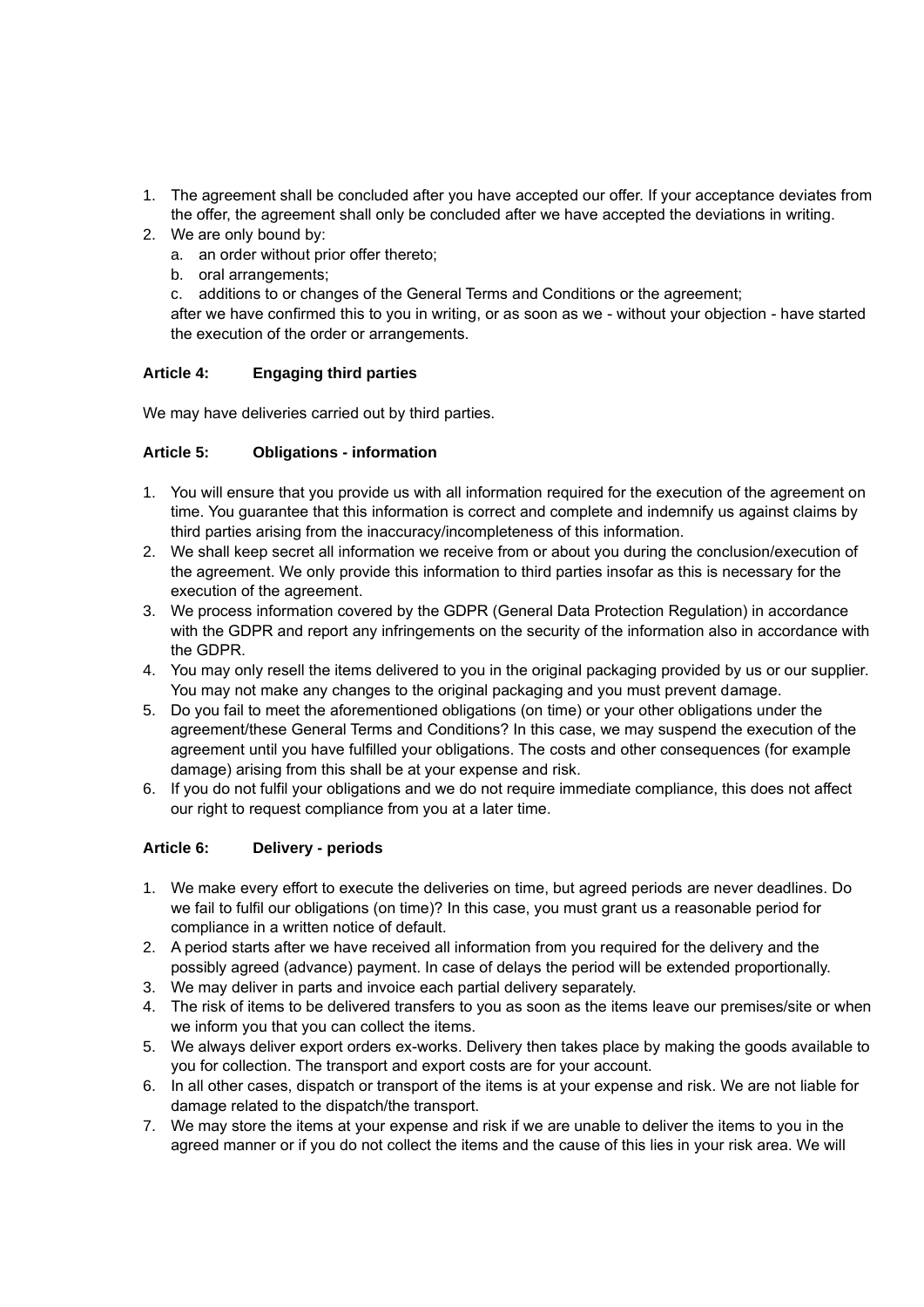give you a reasonable period within which you still collect the items or give us the opportunity still to deliver.

8. Do you fail to fulfil your purchase obligation after this reasonable period? In this case, you are immediately in default. We may fully/partially terminate the agreement - by means of a written statement addressed to you - and sell the items to third parties, without us having to compensate your possible damage, interest and costs. This does also not affect our right for compensation of our (storage) costs, damage and loss of profit or our right to still ask from you compliance.

# **Article 7: Packaging**

- 1. Packaging intended to be used several times remains our property. You may not use this packaging for any other purpose other than for which it is intended.
- 2. We determine whether you shall return the packaging to us or whether we collect it from you and at whose expense the collection takes place.
- 3. We may charge you a fee (returnable deposit) for the packaging. If you return the packaging to us for free within the agreed period, we shall take back the packaging. We refund the fee to you or settle it with the fee for the packaging of a subsequent delivery. We may deduct 10% handling costs from the amount to be refunded or settled.
- 4. Is the packaging damaged, incomplete or has it become completely unusable? In this case, you are liable for this damage and your right to refund the fee expires. Does the damage exceed the charged fee? In this case, we do not have to take back the packaging and we may charge this to you at cost price, minus the fee paid by you.
- 5. We may leave single-use packaging with you. Possible removal costs are at your expense.

# **Article 8: Complaints - returns**

- 1. You shall check the delivered items immediately after receipt and report any visible failures, damages, errors, defects, deviations in numbers, and suchlike on the consignment note/accompanying note. In the absence of a consignment note/accompanying note, you report these complaints to us in writing within 2 working days after receipt. Do you not report these complaints on time? In this case, the items are deemed to have been received by you in good condition and to comply with the agreement.
- 2. You report other complaints to us in writing immediately after discovery, but no later than within the agreed warranty period. All consequences of not reporting immediately are at your risk.
- 3. Do you fail to report a complaint on time? In this case, you cannot invoke on an agreed warranty.
- 4. Complaints do not suspend your payment obligations.
- 5. You will give us the opportunity to investigate the complaint and provide us with all relevant information. Do the items need to be returned for the investigation? In this case, this is at your expense, unless your complaint proves to be justified afterwards. You always bear the dispatch/transport risk.
- 6. Returning of the items takes place in a manner to be determined by us and, if possible, in the original packaging/deposit packaging.
- 7. No complaints are possible about:
	- a. imperfections in/characteristics of items which are inherent to the nature of the materials from which the items are made;
	- b. minor deviations between items accepted in the industry concerning indicated quantities, dimensions, weights, numbers, colours, structures and suchlike;
	- c. colour-, structure-, or other differences due to a modified production of the items;
	- d. discolouration and small colour deviations between items;
	- e. items that have been changed, treated or processed by you after receipt.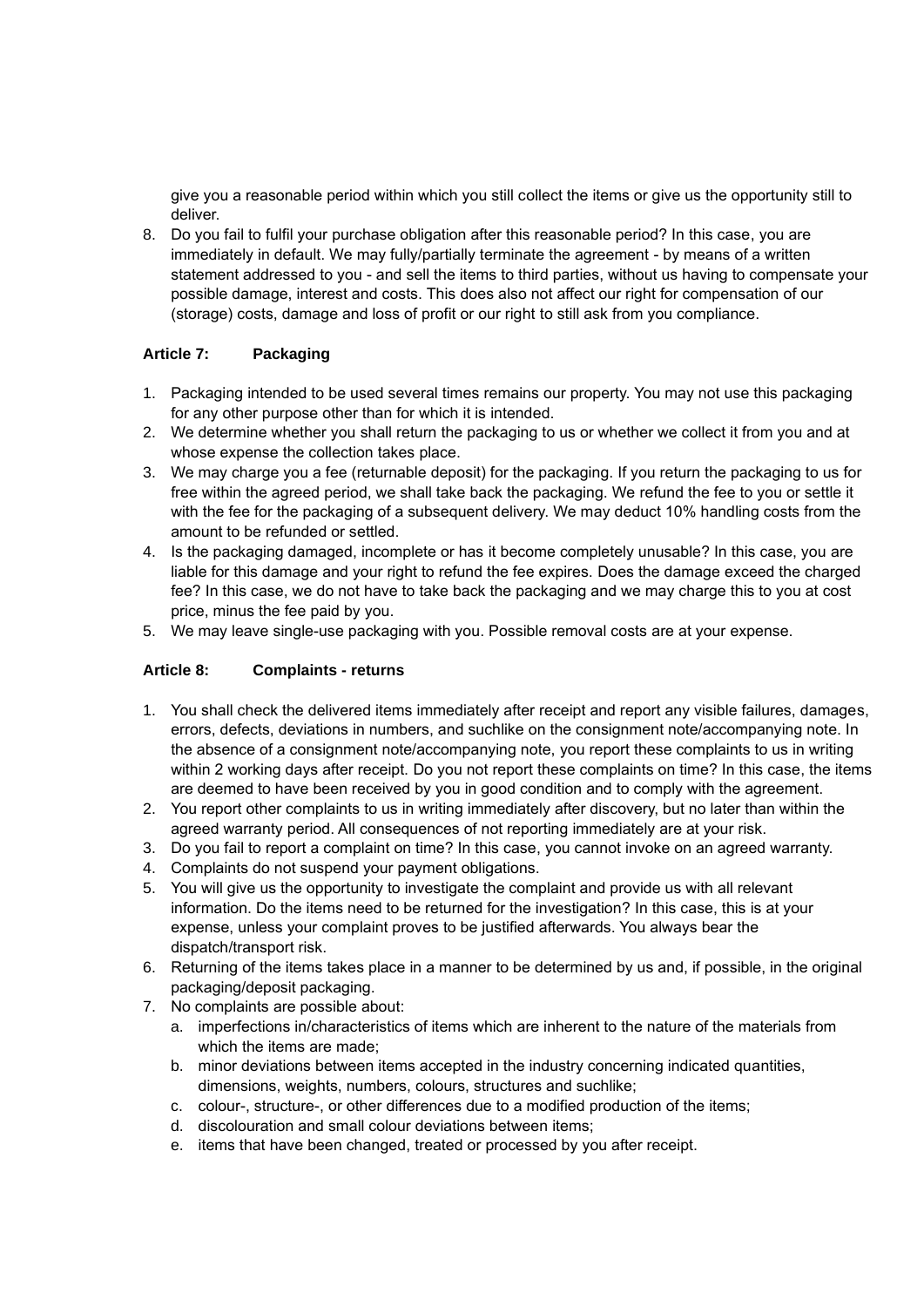## **Article 9: Guarantees**

- 1. We will execute the deliveries agreed properly and in accordance with the standards applicable in our industry, but will give no further guarantee than we expressly agree with you.
- 2. During the warranty period we guarantee the usual quality and reliability of the items delivered.
- 3. Does the manufacturer/supplier provide a warranty for the items delivered? In this case, this warranty applies between us in the same way. We inform you about this.
- 4. Do you want to use the items for another purpose than the usual purpose? In this case, we only guarantee that the items are suitable for this if we confirm so in writing to you.
- 5. You cannot invoke the warranty until you have paid the price agreed for the items.
- 6. Do you rightly invoke an agreed warranty? In this case, we have the choice of a free repair or free replacement of the items or a refund of/discount on the agreed price. If there is any additional damage, the provisions set out in the Liability Article apply.

# **Article 10: Liability**

- 1. We accept no liability other than the guarantees expressly agreed with you or given by us.
- 2. We are only liable for direct damage. Any liability for consequential damage such as trading losses, loss of profit and losses sustained, damage caused by delay, personal or bodily injury is expressly excluded.
- 3. You take all necessary measures to prevent or limit the damage.
- 4. If we are liable, our obligation for compensation is at all times limited to the maximum amount paid by our insurer where appropriate. Is no payment provided or is the damage not covered by an insurance taken out by us? In this case, our obligation for compensation is limited to the maximum invoice amount for the delivered items.
- 5. All your claims for compensation for damage suffered expire in any case 6 months after you become aware of/could have become aware of the damage you have suffered and could therefore have held us liable for this.
- 6. We are not liable and you cannot make a claim under the applicable warranty if the damage is caused by:
	- a. your improper use, use contrary to the purpose for which the items delivered were intended, or use contrary to the directions, advice, operating instructions, manuals, leaflets, and suchlike provided by/on our behalf;
	- b. your incompetent safekeeping (storage) of the items;
	- c. ageing/loss of quality of the items during your storage before a possible onward delivery to a third party;
	- d. incompetent or inadequate maintenance of the items;
	- e. errors in or incompleteness of the information provided to us by/on your behalf;
	- f. your instructions or directions;
	- g. or as a result of a choice you have made which deviates from our advice or what is usual;
	- h. or because (repair) work or changes/adjustments have been carried out to the delivered items by/on your behalf, without our explicit prior permission.
- 7. In the situations listed in the previous paragraph, you are fully liable for the damage arising from this, and you indemnify us against claims from third parties.
- 8. The limitations of liability stated in this article do not apply if the damage is due to our intent or conscious recklessness or if the limitations violate mandatory legal provisions. We shall only indemnify you against third-party claims in these cases.

## **Article 11: Payment**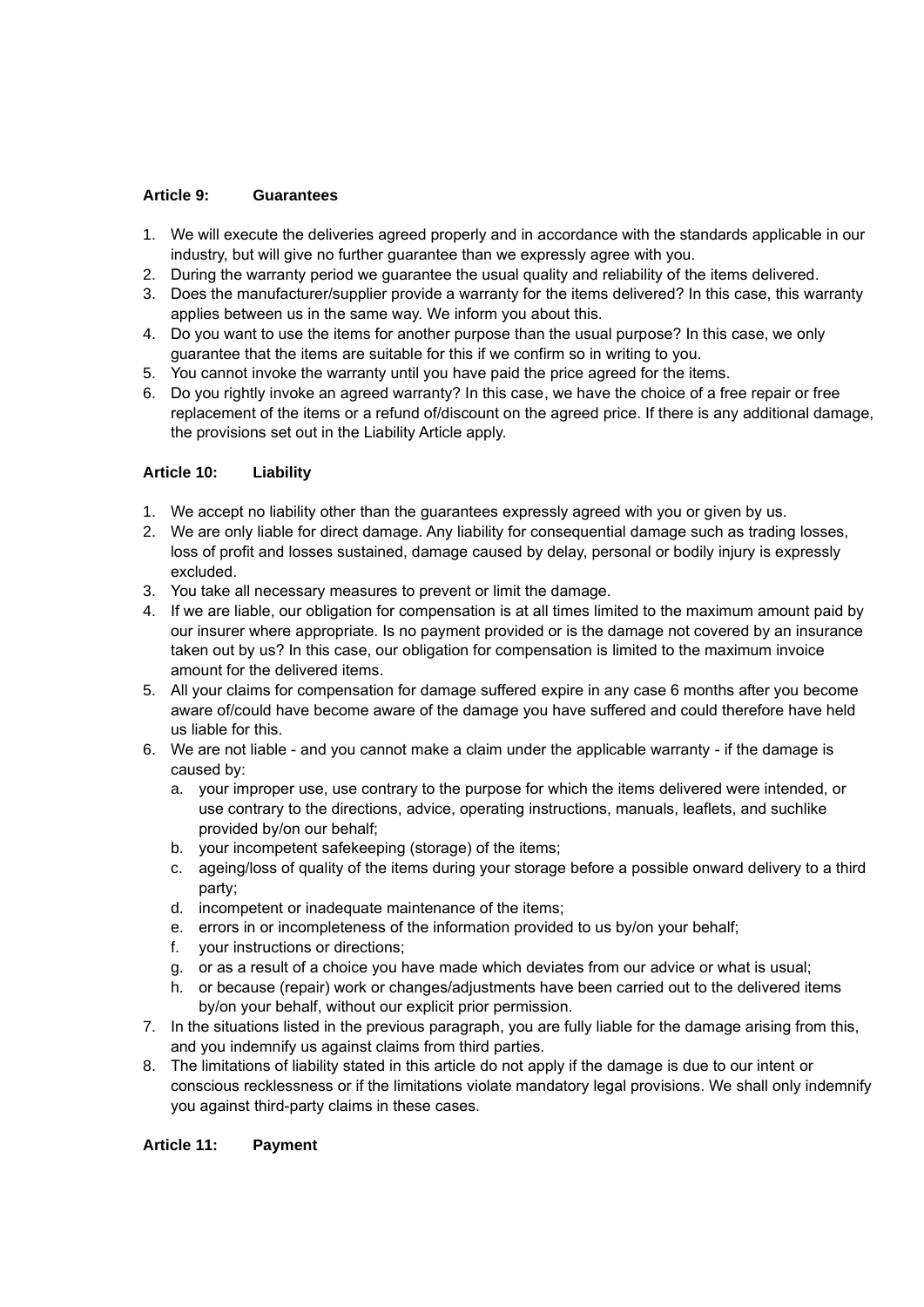- 1. We may request you a security for payment at all times.
- 2. Payment is made in cash on delivery or on the basis of advance payment, unless we agree otherwise. If we agree on payment after receipt of the invoice, you will pay within an expiry period of 30 days after the invoice date, unless we agree on a different payment period. The invoice shall be considered correct if you do not object within this payment period.
- 3. Did you not pay (in full) within the payment period? In this case, you owe us a default interest of 2% per month, to be calculated cumulatively over the principal. We count parts of a month as a full month in this respect. What does this cumulative monthly interest mean? In the first month after the expiry of the payment period, we calculate the interest on the principal. In each subsequent month during which no payment takes place, we calculate the interest on the principal plus the interest already accrued in the previous month(s).
- 4. If your payment is still not forthcoming after notice was given, we may also charge you the extrajudicial collection costs of 15% of the invoice amount with a minimum of  $\epsilon$  40.00.
- 5. For the calculation of the extrajudicial collection costs we may, after 1 year, increase the principal of the claim by the default interest accrued in that year.
- 6. Is your payment not forthcoming? In this case, we may terminate the agreement by means of a written statement addressed to you - or suspend our obligations under the agreement until you still pay or provide us with appropriate security. We already have this right of suspension before you default on your payment if we already have legitimate reasons to doubt your creditworthiness.
- 7. We initially deduct payments received from all interest and costs due and subsequently from invoices which have been due and payable the longest, unless you state in writing with the payment that it concerns a later invoice.
- 8. You may not set off our claims against any counterclaims that you believe to have on us. This also applies if you apply for a (temporary) suspension of payments or are declared bankrupt.

# **Article 12: Retention of title**

- 1. All items that we deliver to you remain our property until you have met all your payment obligations.
- 2. These payment obligations do not only concern the purchase price of the items, but also our claims:
	- a. for work carried out related to the delivery;
	- b. due to an attributable shortcoming of you such as compensation, extrajudicial collection costs, interest, and possible penalties.
- 3. If we deliver identical, non-individualised items to you, the batch belonging to the oldest invoice/invoices is always deemed to have been sold first. This means that the retention of title always rests on all items delivered that are still in your stock/building the moment we invoke our retention of title.
- 4. You may resell the items in the context of your normal business operations, provided you also agree a retention of title with your purchasers.
- 5. You may not pledge the items subject to a retention of title or bring these under the actual control of a financier.
- 6. You inform us immediately if third parties claim that they have the ownership- or other rights to the items.
- 7. As long as you are in the possession of the items, you carefully store them and as our identifiable property.
- 8. You arrange such a business insurance or contents insurance that the items delivered subject to a retention of title are co-insured. Upon our request, you provide us access to the insurance policy and associated premium payment receipts.
- 9. Do you act in violation of this article or do we invoke our retention of title for any other reason? In this case, we/our employees are allowed to enter your site and take back the items. This does not affect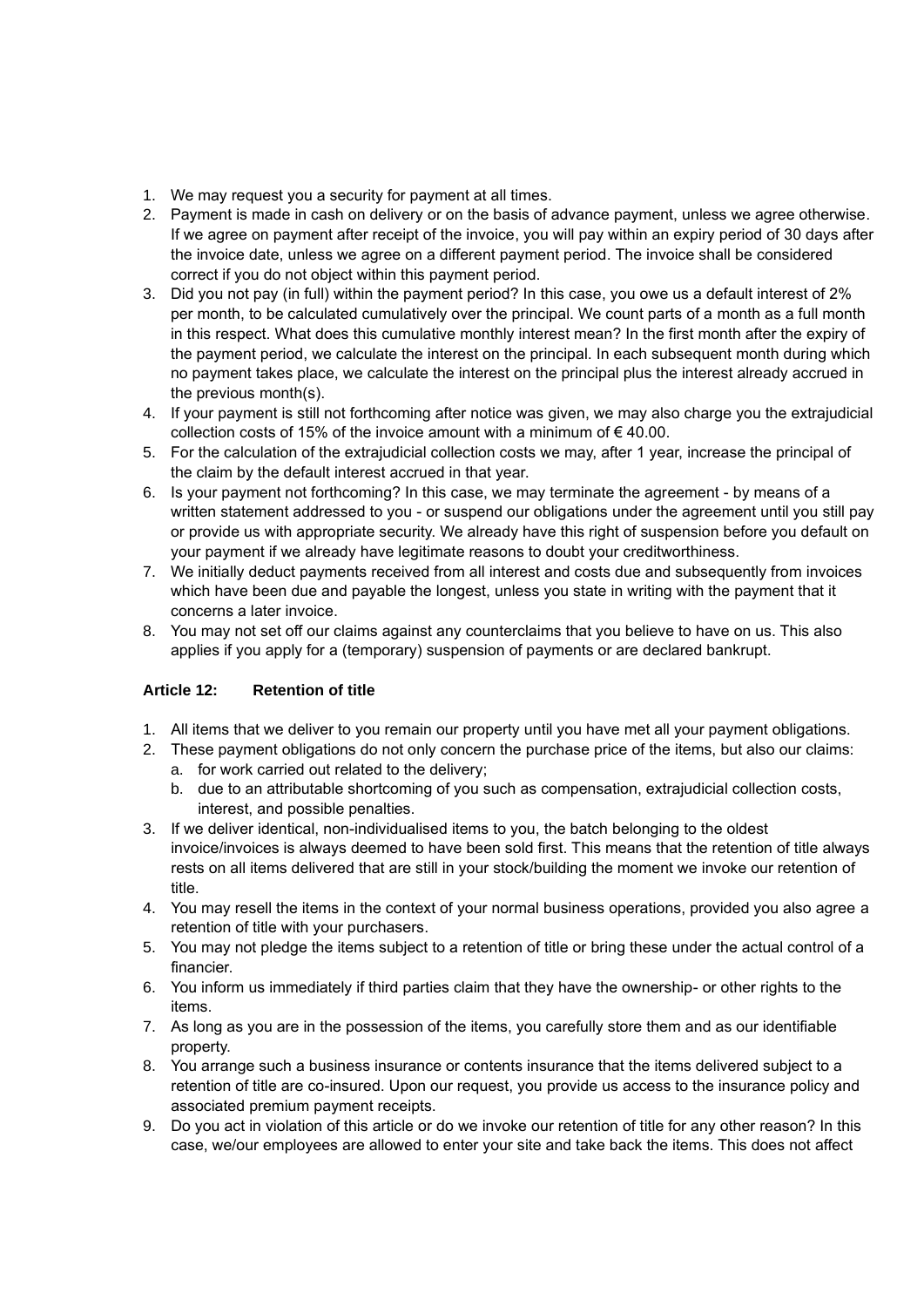our rights to terminate the agreement - by means of a written statement addressed to you - or a fee of our damage, lost profit, and interest.

## **Article 13: Bankruptcy - loss of power to dispose of property and suchlike**

- 1. We may terminate the agreement by means of a written statement addressed to you at the time when you:
	- a. are declared bankrupt or an application has been made for this;
	- b. apply for (temporary) suspension of payments;
	- c. are affected by enforceable seizure;
	- d. are placed under guardianship or judicial supervision;
	- e. in any other way lose the power to dispose of your property or lose any legal capacity regarding (parts of) your assets.
- 2. You always inform the guardian or administrator of the (contents of the) agreement and these General Terms and Conditions.

## **Article 14: Force majeure**

- 1. If we fail to fulfil our contractual obligations to you, this cannot be attributed to us in the event of force majeure.
- 2. In the following circumstances there is in any case force majeure on our side:
	- a. war, revolt, mobilisation, riots at home and abroad, government measures, or a threat of these/similar circumstances;
	- b. disruption of existing currency ratios at the time the agreement was entered into;
	- c. operational failures due to fire, burglary, sabotage, power failure, failure of Internet or telephone connections, cybercrime, strikes, natural phenomena, (natural) disasters, and suchlike;
	- d. transport difficulties and delivery problems caused by weather conditions, roadblocks, accidents, import and export hindering measures, a (temporary) lack of the necessary materials/parts, and suchlike.
- 3. In case of force majeure, we may terminate the agreement by means of a written statement addressed to you - or adjust our deliveries/postpone these for a reasonable period. We do not have to pay compensation to you in this case.
- 4. What if the force majeure situation enters after we have already partially executed the agreement? In this case, we are entitled to the fee for the deliveries already executed.

## **Article 15: Cancellation - suspension**

- 1. If you cancel the agreement prior to or during the execution, we may charge you a fixed compensation for:
	- a. all costs incurred;
	- b. our damage suffered due to cancellation, including the lost profit.

Dependent on deliveries already carried out/costs incurred, this compensation will be 20% to 100% of the agreed price.

- 2. You shall indemnify us against any third-party claims resulting from the cancellation.
- 3. We may set off the compensation due against all amounts paid by you and your possible counterclaims.
- 4. Do you request us to suspend the execution of the agreement? In this case, we may immediately claim the fee for all deliveries that have been carried out and charge this to you. This also applies to costs incurred or costs resulting from the suspension.